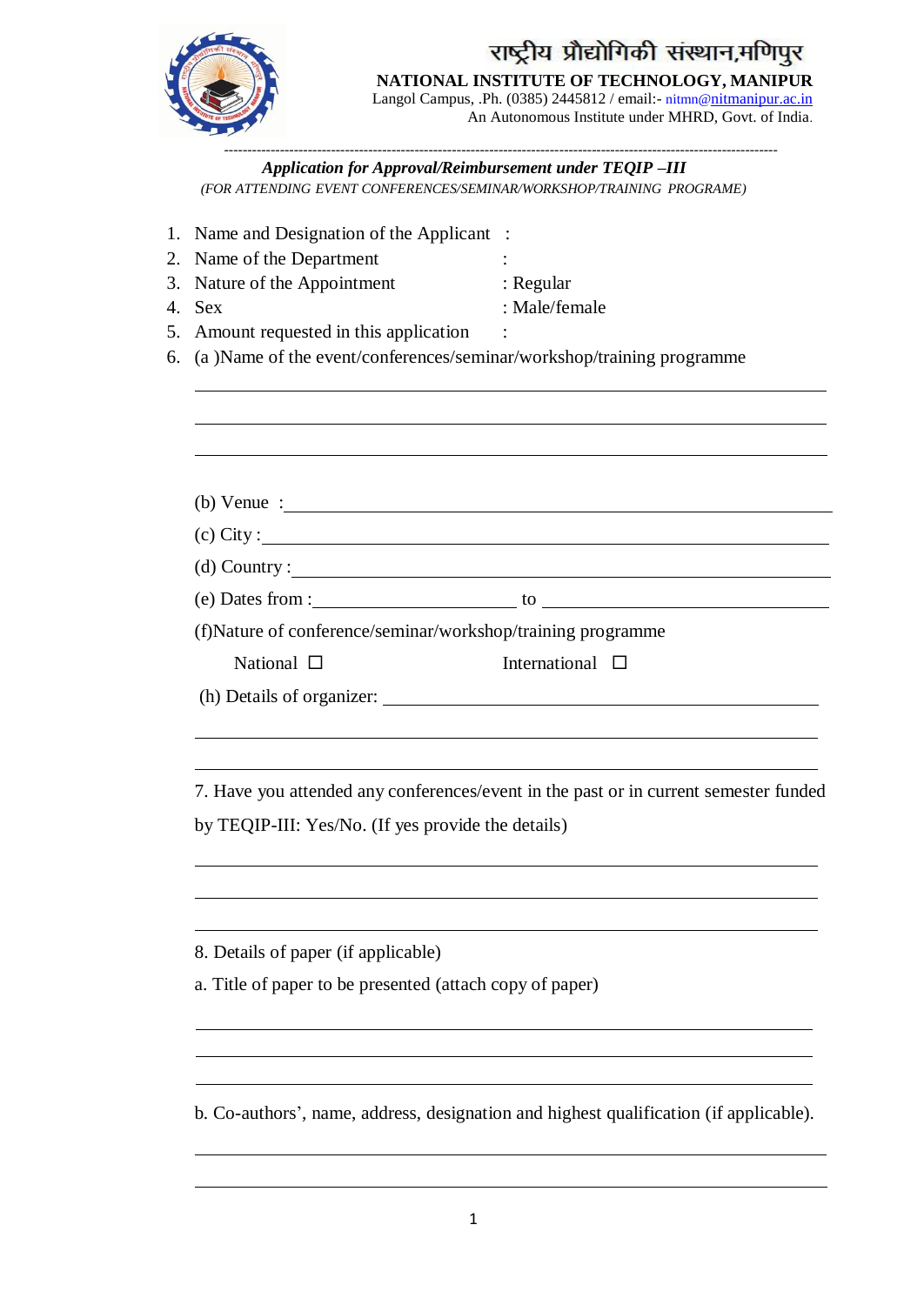

## राष्ट्रीय प्रौद्योगिकी संस्थान,मणिपुर

**NATIONAL INSTITUTE OF TECHNOLOGY, MANIPUR** Langol Campus, .Ph. (0385) 2445812 / email:- [nitmn@](mailto:nitmn@)nitmanipur.ac.in

An Autonomous Institute under MHRD, Govt. of India.

-----------------------------------------------------------------------------------------------------------------------

9. Travel plan

| <b>Date</b> | <b>Time</b> | From | To | Mode |
|-------------|-------------|------|----|------|
|             |             |      |    |      |
|             |             |      |    |      |
|             |             |      |    |      |
|             |             |      |    |      |

10. Details of financial assistance acquired/being acquired from other funding agencies and/or

Event organiser/CPDA

### 11. Details of expected expenditure

| S. No.           | <b>Head</b>                                         | Amount(Rs.) |
|------------------|-----------------------------------------------------|-------------|
|                  | *Airfare (excursion economy class only)/Travel Fare |             |
| 2.               | <b>Registration</b> fees                            |             |
| 3.               | Accommodation charges                               |             |
| 4.               | Other expenses (local travel, food, etc)            |             |
| $\overline{5}$ . | Total expected expenditure Rs.)                     |             |

\*Travel has to be done through Air India only in case of Air Travel. Permission to travel by privet air lines can be **attached in case of non -availability of Air India flight or for suitable reasons.**

12. Alternate arrangement made for academic/administrative work during the absence from

NIT Manipur

13. Nature and days of leaves requested for stay (CL/Special leave/EL vacation).